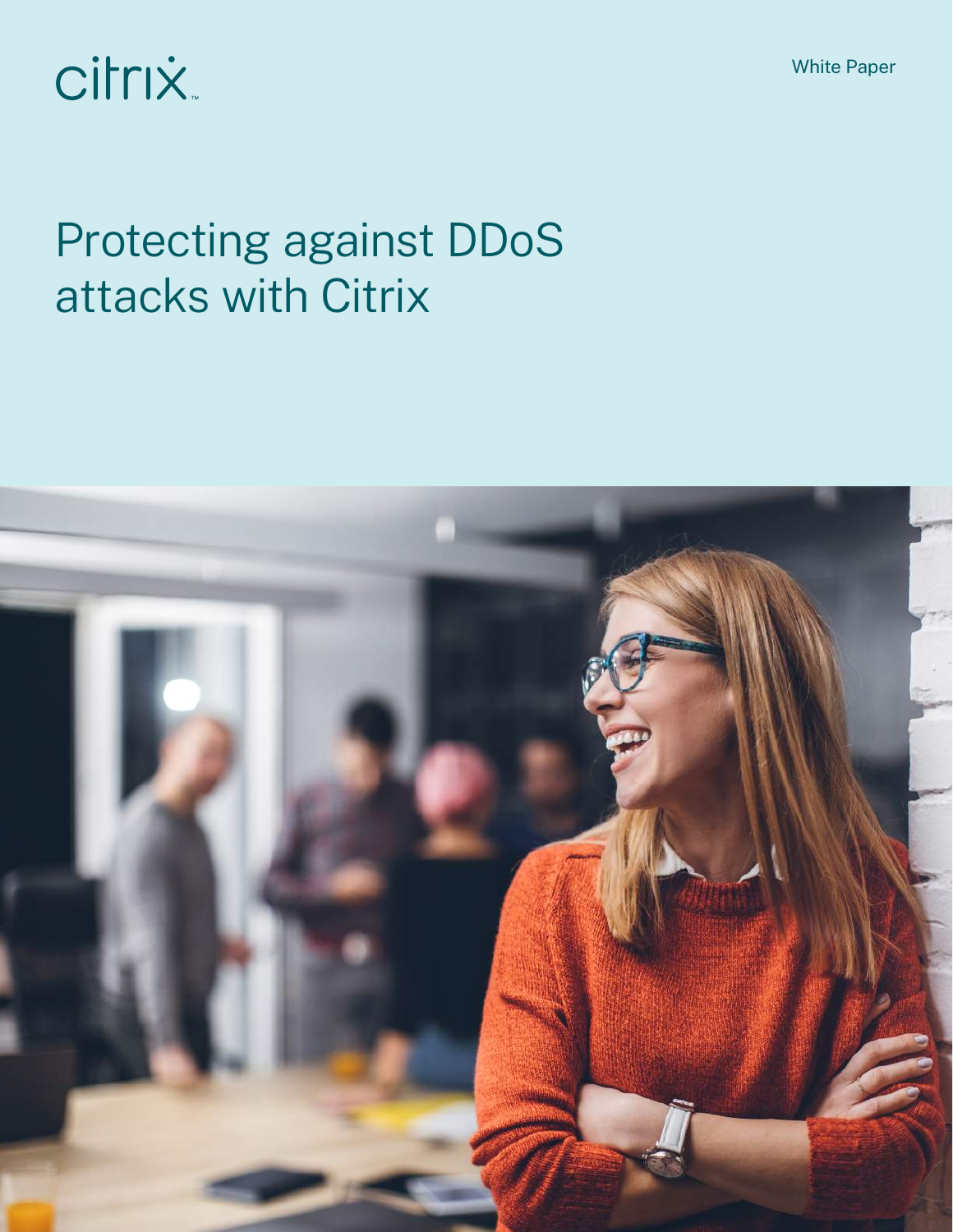In this white paper, we will explore the growth and trends of DDoS attacks as well as how they impact businesses. A DDoS, or denial-of-service, attack is a cyberattack in which the perpetrator seeks to make a resource unavailable to its intended users by temporarily or indefinitely disrupting services of a host connected to the internet. DDoS attacks aim to overload (or exhaust) a business's digital resources and prevent them from performing normally.

Even [after 25 years,](https://www.infosecurity-magazine.com/blogs/ddos-attacks-25th-anniversary-a/) DDoS attacks still pose a huge security risk for every business. This is in large part because they are relatively easy and cheap to launch. We'll discuss the main factors of a DDoS attack and how the Citrix Web App and API Protection service can keep your company protected— ensuring data integrity, avoiding business disruption, and meeting legal compliance standards.

### DDoS Trends and Evolution

The pandemic has dramatically increased online e-commerce, internet traffic, and a growth in data traffic in general. [Forbes details an Adobe report](https://www.forbes.com/sites/johnkoetsier/2020/06/12/covid-19-accelerated-e-commerce-growth-4-to-6-years/?sh=236d0ea8600f) estimating that COVID-19 accelerated e-commerce growth by four to six years. This huge rush to get online has also expanded the opportunity for cyberattacks, as attackers target the unprepared. DDoS attacks increased in size by 30 percent in 2020 and more than 70 percent of enterprises report being victims of DDoS attacks. Therefore, it's not surprising that a DDoS attack is the number one reason why a business goes offline and one of the greatest concerns of security executives.

There are the three main categories of DDoS attacks:

- **• Volumetric attacks** attempt to flood the network with traffic and fill the pipes to prevent legitimate connections from getting through. An effective service mitigates these types of attacks, which include Ping of Death attack, ICMP Flood, IP/ICMP Fragmentation, IPSec Flood, and others.
- **• Connection protocol attacks** target network devices like routers, firewalls, and load balancers and attempt to fill their connection tables. A successful mitigation service blocks spurious traffic and ensures availability for legitimate connections. Common attacks that Citrix can mitigate include SYN floods and UDP floods.
- **• Application-layer attacks** target applications or services at L7. These attacks can easily bring down an app with a low rate of seemingly legitimate requests. This makes them difficult to detect. An intelligent defense safeguards against application-layer attacks including the popular HTTP GET Flood and DNS amplification attacks.

There is no doubt that DDoS attacks are on the rise, [Cambridge University's Cybercrime Centre reports](https://www.cam.ac.uk/research/news/lockdown-helps-fuel-rise-in-cybercrime) there were 30,000 attacks per day in 2020. That's nearly 11M over the course of the year, which is up 20% from the year before.

A big driver for this growth is because it is simple to launch DDoS attacks. It is astonishingly cheap and easy to orchestrate a DDoS attack. A quick search on the dark web for DDoS services and a few clicks is all it takes. According to anti-virus software vendor [Kaspersky,](https://securelist.com/the-cost-of-launching-a-ddos-attack/77784/) it can cost as little \$20 per hour to attack a subject with a basic attack. Of course, more sophisticated attacks that use a mixture of techniques will cost more, but it is still very cheap when compared with the damage that can be done.

A key reason for the decline in the cost of launching DDoS attacks is the proliferation of IoT devices for bot networks. In the hands of the general public, the lack of security experience means that device owners often don't change the default credentials, which leaves them open to compromise. Compromised devices can be recruited into large botnets controlled by cyber criminals, who farm out services to the highest bidder. Those using the services can carry out DDoS attacks and retain anonymity, which make it difficult to track them down.

In February 2020 AWS mitigated a massive DDoS attack of 2.3 Tbps. Google has also recently revealed that it faced a long-term attack in 2017 that peaked at 2.5 Tbps. Moreover, Yandex, the Russian tech giant, reported an attack of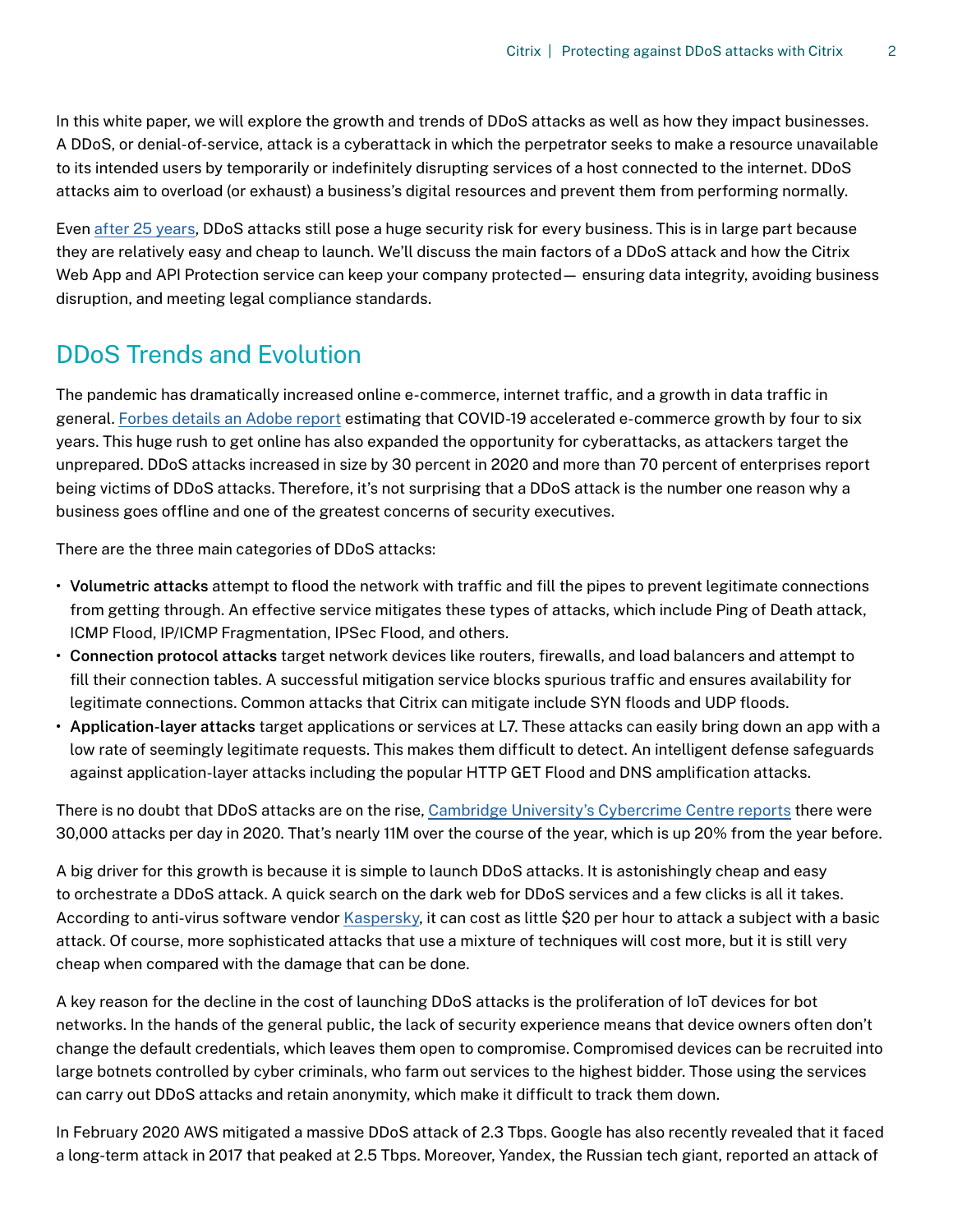22 million requests per second in August 2021.

Attacks are increasing in size, and it seems inevitable that we will witness the world's first attack in excess of 3 Tbps soon. DDoS attacks are getting more problematic not only size, but in sophistication as well. This is a key reason why more businesses are focusing on DDoS defenses.

In addition to the actual mechanics of the DDoS attack itself, the strategy of the attacker needs to be considered. DDoS attacks have also been used as a diversion to attract the attention of the security team so that it is easier to attempt a data breach using ransomware or another attack vector.

#### Ransom DDoS Attacks Are On the Rise

Although they are not new, ransom DDoS attacks have surged in popularity. Ransom notes often accompany, or precede, a DDoS attack to demand payment to either stop an ongoing attack or to avoid the launch of an attack. In the latter case, it is possible that the capability to launch a full-scale attack does not exist, but it is unwise for a business to make this presumption. Ransom DDoS seems especially prevalent in the healthcare and finance industries as you'd expect.

In many cases ransom notes may lay claim to an affiliation with famous hacker groups like Fancy Bear, Lazarus, or others to lend credibility. The attackers may also take credit for a previously known attack, or one that is currently ongoing – again to build credibility. Sometimes the extortion note is accompanied by a small DDoS attack to prove that the group is serious and capable. However, in many cases it begins with a real attack.

Ransom DDoS makes it difficult for a company to assess what to do next. They wrestle with questions such as: What is the ransom size? Can we afford to pay it - can we afford not to? If we pay it, will we be viewed as an easy target in the future? Should we inform the authorities? Can we withstand a DDoS attack?

As mentioned, healthcare and finance companies have become focused targets for DDoS attacks and ransom attacks. This stems from the fact that they have a higher regulatory obligation to maintain security and, subsequently, they face stiffer penalties for failing to keep systems active or – even worse – allowing a data breach. For attackers, this increases their confidence that a ransom will be paid.

Ransom DDoS attacks have seen major growth since their early days. Back when ransom DDoS was first used, it was often to gain clout or used as an act of "hacktivism" against a company that upset people with their business practices. The overwhelming trend of DDoS ransom attacks for monetary gain should be a concerning development for all IT executives. With the birth of cryptocurrency, this movement has only been amplified. Not only can hackers act more freely with an untraceable and legitimate form of payment, but now anyone with access to the dark web can anonymously hire DDoS attacks with ease.

#### DDoS Attacks Hurt Your Business in Many Ways

How do DDoS attacks impact business? Because businesses rely on applications and digital services, any disruption by a large-scale DDoS attack can be potentially disastrous for any company. The potential for revenue loss caused by lack of functionality of IT systems such as ecommerce engines, web applications, and online portals can quite literally be an existential threat.

The impact to business usually falls into four categories: business disruption, financial cost, reputation damage, and legal exposure.

• Business disruption impact is the loss through the inability to do business and includes lost revenue and reduced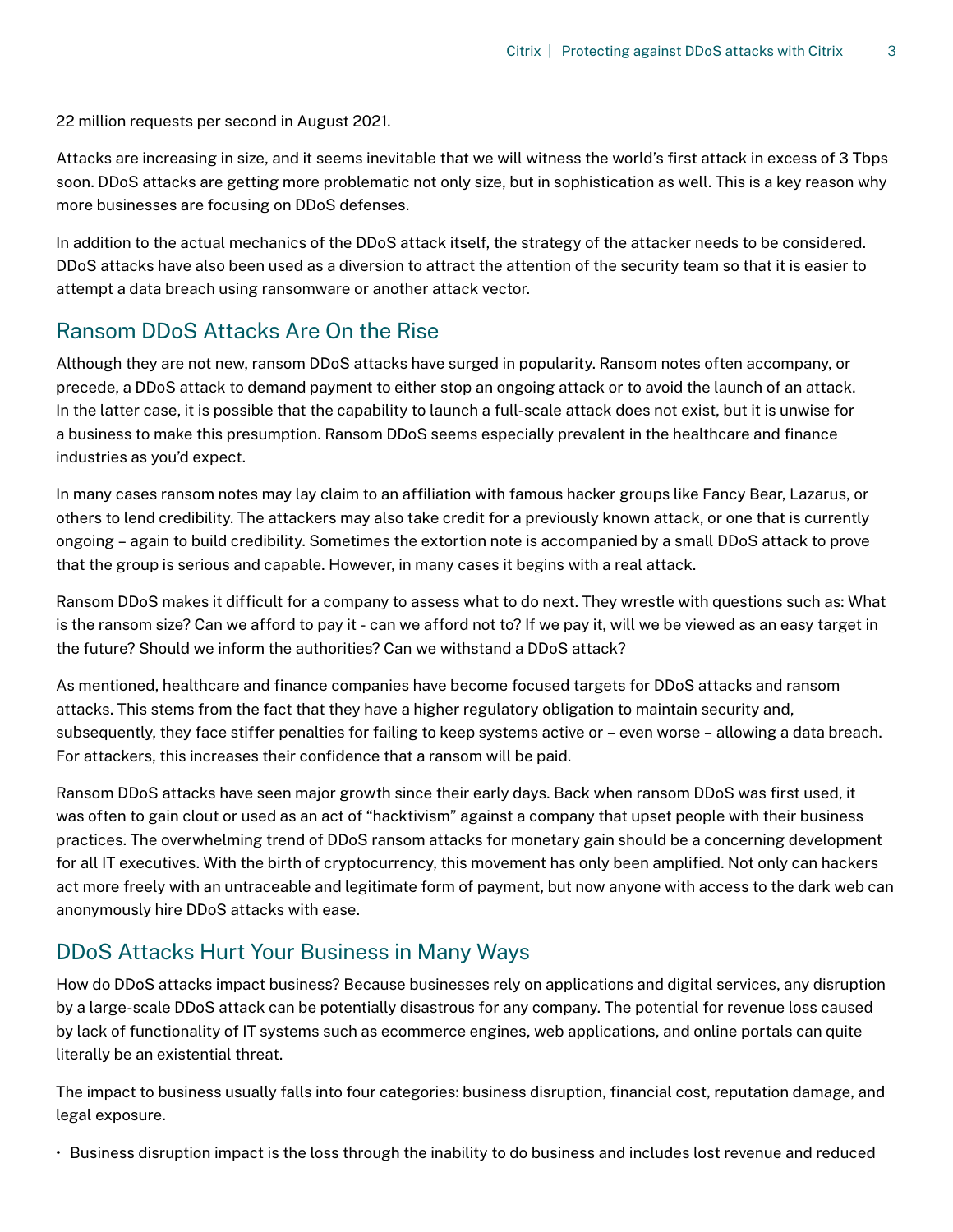productivity. While it is difficult to put a definitive monetary value on lost business or lost productivity because of downtime, [Tech Insurance, a liability insurance company popular in the tech industry, reported](https://www.techinsurance.com/resources/ddos-small-business-costs) enterprises can reach the hundreds of thousands of dollars per hour and that SMBs range between \$8,000 and \$74,000 per hour. Of course, the actual amount will vary by industry and by the volume of online transactions a business carries out. And as DDoS attacks become more prevalent, the risk associated with lost business grows accordingly.

- Financial costs are expenditures associated with having to restore services and manage operations to keep a business active during a DDoS attack. These costs can be much higher than the direct loss related to the inability to trade. [A survey by Kaspersky labs](https://usa.kaspersky.com/about/press-releases/2018_ddos-breach-costs-rise-to-over-2m-for-enterprises-finds-kaspersky-lab-report) found that on average the total cost of a DDoS attack is \$2M for an enterprise and \$120,000 for an SMB.
- Reputation damage, although intangible, is one of the biggest risks businesses face due to a DDoS attack. Businesses tend to suffer the most reputation damage when intellectual property or customer data is lost. Sure, customers get dissatisfied when they are not able to access a site, or when a DDoS attack causes performance to degrade, but they get very angry when their personal data is stolen. Customers will likely perceive compromised businesses as incapable of protecting their data and sensitive information. While a business may be able to restore that trust, it may require a big investment in marketing and media relations.
- Legal costs arise when the attack causes violations of law or when it impacts another business, which can increase liability. When an SLA has been breached because of an attack, a third-party might sue for damages. And there is a chance that customers may sue if they have lost money or if the attack facilitated a data breach. Additionally, as we mentioned with healthcare and finance, certain industries may face additional penalties imposed by government agencies.

#### Recent Key DDoS Attacks

As previously discussed, one of the largest known attacks occurred in Feb 2020 against an AWS customers. The UDP/CLDAP reflection attack was staggering to say the least, being a massive 44% increase from the previous reported largest attack. The Yandex attack extended this in terms of requests per second. It's clear that with the ease of launching a DDoS attack, no business is safe.

A great example of industry targeting is the 2020 attack against the New Zealand stock exchange (NZSE). The attack took place over the course of a few days, with the NZSE services being intermittently taken down. While NZSE was occupied dealing with the DDoS caused outages, the attacker also attempted to breach the New Zealand Stock Exchange's data. Stories like these make it abundantly clear that industries with much to lose must take extra care with their security requirements.

In 2021 an attack was launched against [the Belgium Government,](https://threatpost.com/ddos-disrupts-belgium/165911/) which is host of the European Union Headquarters. A well-targeted attack such as this one is effective in being able to cripple an entire government, even if only temporarily. EU Parliament meetings were disrupted and 200+ Belgian government institutions affected, including law enforcement and other key government functions.

#### The Considerations of an Effective DDoS Defense

The foundation of a successful DDoS mitigation service must be built upon a powerful and sophisticated network. A poor network would result in high latency for customers, or potentially even lack the most important principle of DDoS mitigation; the ability to scrub massive amounts of bad traffic. There are 6 considerations to an effective DDoS Defense.

- 1. Block Bad Traffic: The first and foremost goal of DDoS defense is to identify and block spurious traffic.
- 2. Allow Legitimate Traffic: Defenses must be intelligent to identify and allow legitimate traffic. By only blocking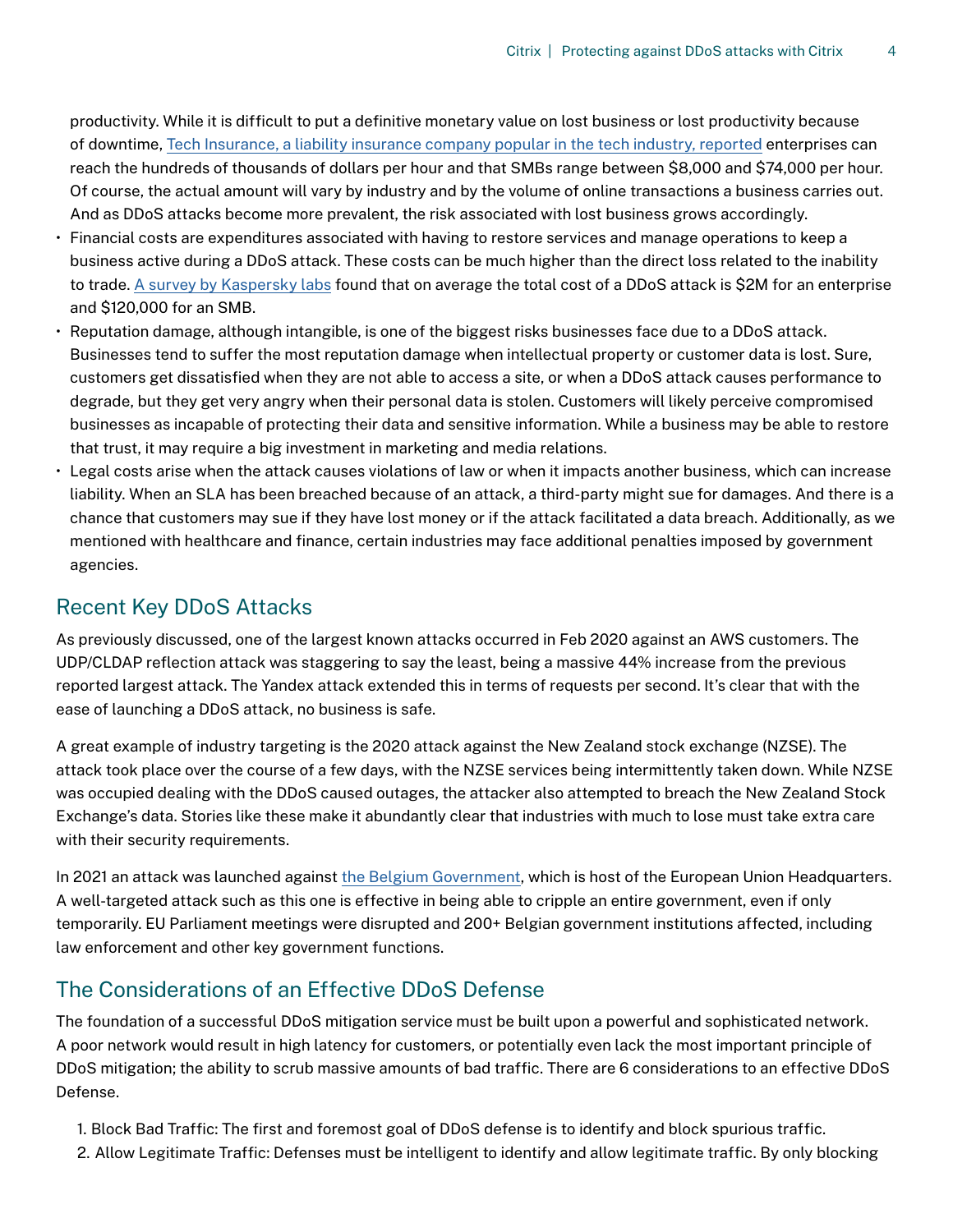bad traffic, it can get tricky knowing which traffic is bad and which is good.

- 3. Choice of Protection Models Cloud Delivered vs. On-Prem: An on-premises DDoS defense system can be useful, but it is unlikely to cope with modern DDoS attacks. A cloud protection model is much more scalable, as well as simplifying deployment and management.
- 4. Highly Scalable: An effective DDoS defense must scale to scrub data for any size attack. A cloud-delivered DDoS mitigation service provides scalable protection for those scenarios where the influx of traffic would have surpassed on-prem capabilities.
- 5. Global Coverage: Global presence is important for a successful DDoS mitigation service. Globally distributed points of presence (PoPs) help minimize the inevitable added latency that scrubbing introduces.
- 6. On-Demand vs. Always-On: An effective DDoS mitigation service should offer the choice of always-on scrubbing as well as on-demand scrubbing. Different businesses have different requirements and need to ensure that they have a solution to fit their needs. An effective solution must provide choice.

#### Citrix Solution for DDoS Protection - A SaaS Solution

This service offering is customizable, offering choice such as on-demand and always-on so customers can meet their specific security needs, all while providing the ease of use of a cloud delivered service model. The key benefits of the Citrix DDoS Protection Service are its ability to protect against many different attack vectors, its ease of use and scalability, its truly outstanding network coverage, and all delivered as a service without capital expense outlay.

#### Comprehensive Protection against DDoS Attack Vectors

Citrix protects against the three main categories of DDoS attack: volumetric, connection protocol, and application layer. The solution can prevent the filling of pipes that happens in volumetric attacks, it will protect networking equipment and connection tables from overfilling as seen in connection protocol attacks, and safeguards applications from sophisticated application layer attacks.

Further, a growing trend in DDoS attacks and perhaps the most dangerous of all, is to combine elements of all three of the attack categories. These multi-vector attacks can be difficult to deal with, for example, you may be scrubbing large amounts of traffic filling the pipe and think that you're winning, only for the firewalls to succumb to connection exhaustion or the application to be hit by a more subtle attack. Because of its intelligent approach to DDoS protection, Citrix is fully capable of mitigating multi-vector attacks.

Citrix defends against all these attacks and protects applications whether they are deployed in the cloud, on-prem, or both. In nearly all of these attacks the application, server or network may receive hundreds or thousands of requests per second and become so busy processing them that it cannot respond to legitimate requests. Or, the service may respond so slowly that it is effectively unusable.

#### DDoS Protection as a Cloud-Delivered Service

A huge benefit to users of the Citrix Web Application and API Protection service is the ease of deployment, management, and scalability. Onboarding is simple and requires minimal setup. We've simplified processes for you, so configuring rules and policies is intuitive. Moreover, there is none of the operational overhead associated with appliance installation or maintenance. As a service, the latest protections are automatically available without manual upgrades. Additionally, it takes only 30 minutes or less to get started, helping to protect you right away. Also, as you grow, the service grows with you. Scalability is as simple as a license upgrade; the process of increasing capacity takes only minutes. The Citrix DDoS solution dramatically reduces the operational complexity of mitigating DDoS attacks.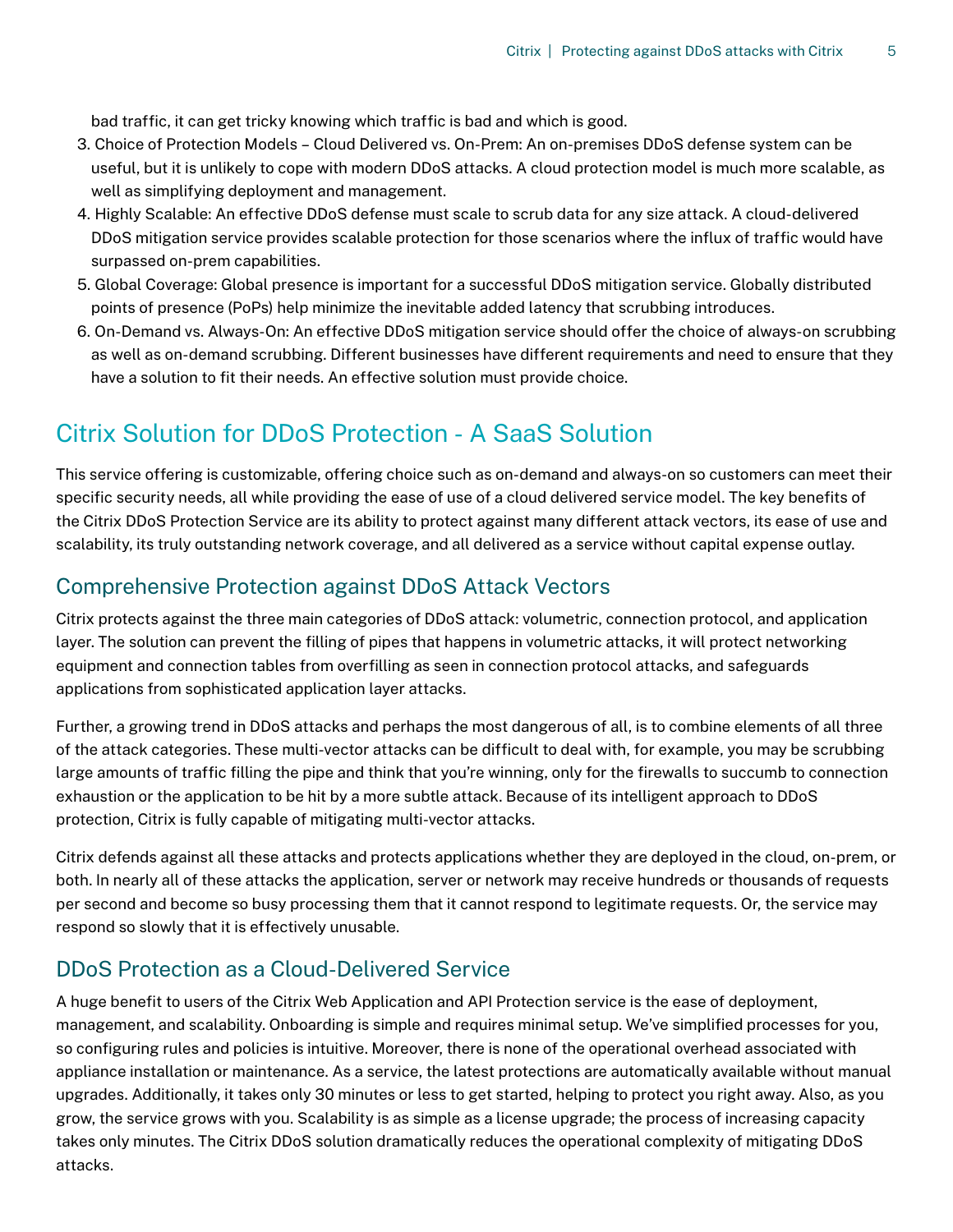#### Global Coverage and Scale

With 14 global points of presence (PoPs) providing more than 12 Terabits per second of scrubbing capacity, the infrastructure is designed to handle even the largest DDoS attacks. In addition to this, every global PoP location features multiple connections to the largest Tier 1 and Tier 2 service providers to ensure that your applications continue to perform as they should. If you have questions or problems, Citrix SOC experts are available to help you, 24/7/365.



14 PoPs across the globe minimize latency between your users and your applications

#### Always-On and On-Demand Options to Suit Your Budget, Security Strategy, and **Needs**

When you make a DDoS defense selection, they must decide whether to have always-on vs. on-demand protection. With Citrix always-on mitigation, traffic is continuously routed to our scrubbing centers. The downside of alwayson is that it does add latency to every request. However Citrix's global coverage, minimizes this added latency. The downside of on-demand protection is the fact that traffic must be redirected to the scrubbing centers when an attack occurs. This leaves a small amount of exposure and the chance of an outage at the start of an attack. That said, the exposure is minimal, as Citrix can detect the attack and divert traffic in only a few minutes.

#### Integrated Solutions to Fully Secure Your Business

A stand-alone DDoS protection service is great at protecting against DDoS-specific attacks. However, businesses require more comprehensive protection for their applications and APIs. Some businesses prefer to have their WAF, bot management, and API protection on-premises. An integrated solution with DDoS mitigation can provide complete protection at a single point and should be a consideration. The integrated solution can safeguard valuable business